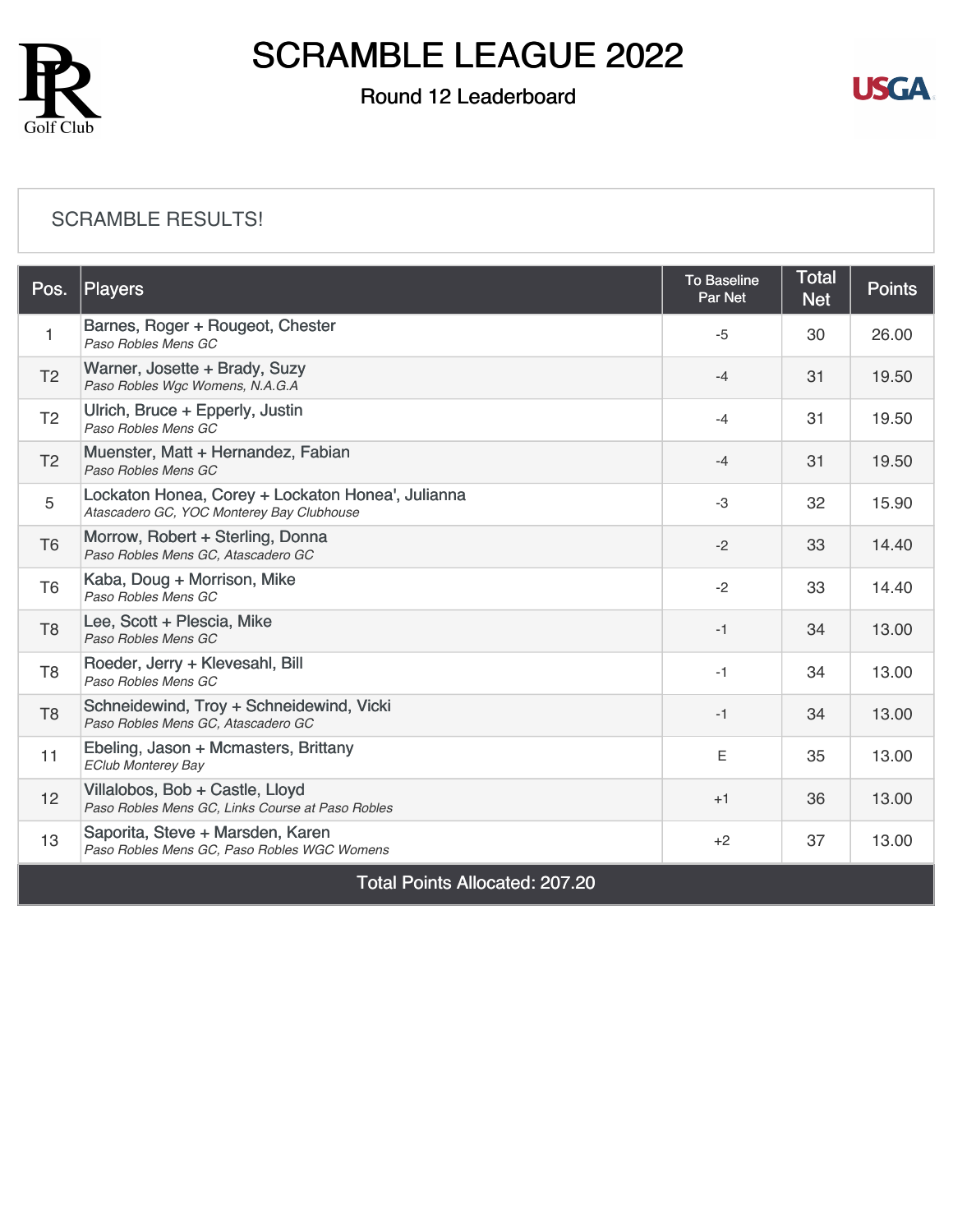

### Round 12 Leaderboard



#### [GROSS SKINS!](https://static.golfgenius.com/v2tournaments/8489158630921256474?called_from=&round_index=12)

| Players                                                                                        |  | <b>Purse</b> | <b>Details</b> |  |  |
|------------------------------------------------------------------------------------------------|--|--------------|----------------|--|--|
| Muenster, Matt + Hernandez, Fabian<br>Paso Robles Mens GC                                      |  | \$43.33      | Birdie on 5    |  |  |
| Lockaton Honea, Corey + Lockaton Honea', Julianna<br>Atascadero GC, YOC Monterey Bay Clubhouse |  | \$43.33      | Birdie on 6    |  |  |
| Barnes, Roger + Rougeot, Chester<br>Paso Robles Mens GC                                        |  | \$43.33      | Birdie on 9    |  |  |
| Total Purse Allocated: \$129.99                                                                |  |              |                |  |  |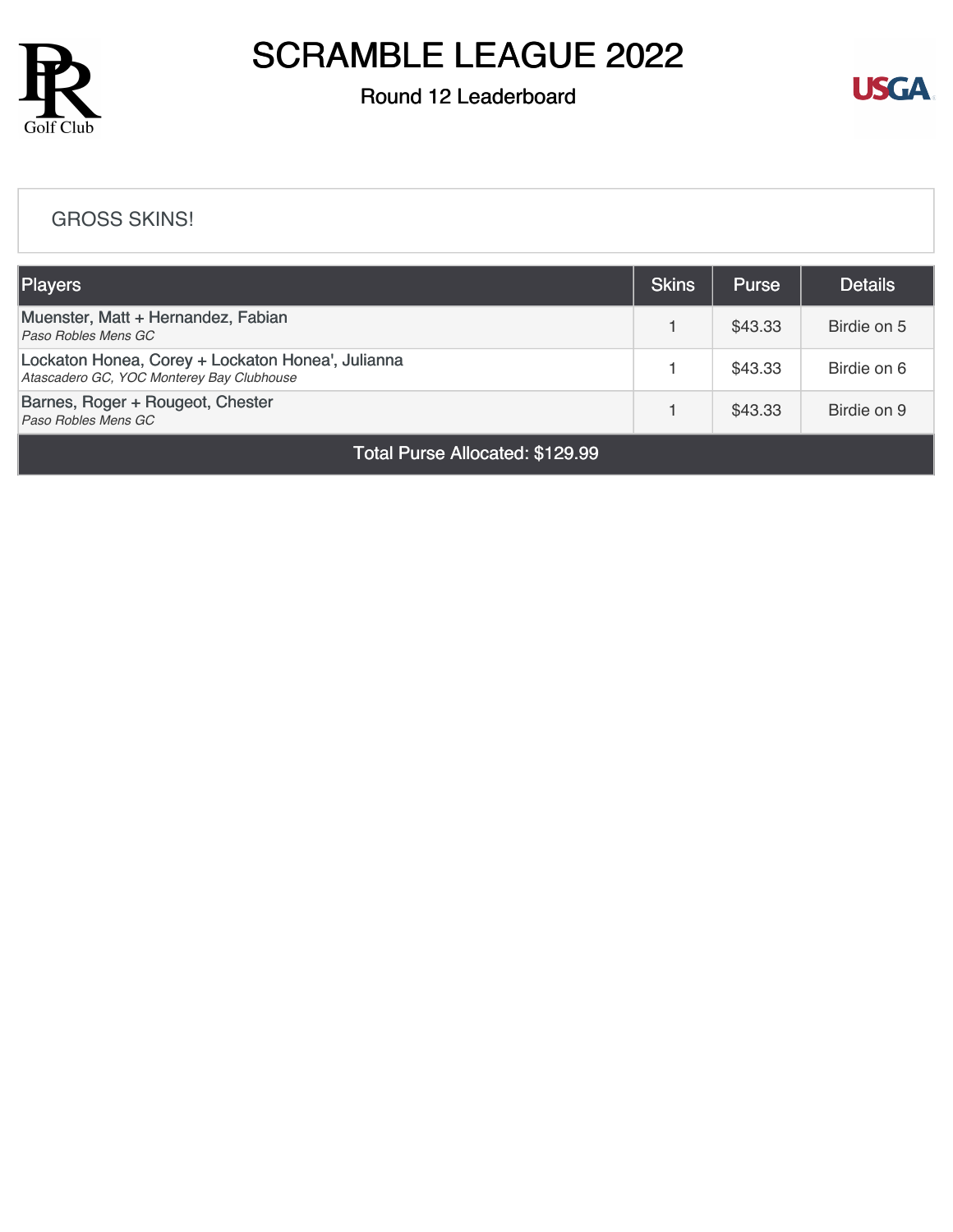

### Round 12 Leaderboard



#### [NET SKINS!](https://static.golfgenius.com/v2tournaments/8489159842437578267?called_from=&round_index=12)

| <b>Players</b>                                                                                 |  | <b>Purse</b> | <b>Details</b> |  |  |
|------------------------------------------------------------------------------------------------|--|--------------|----------------|--|--|
| Warner, Josette + Brady, Suzy<br>Paso Robles Wgc Womens, N.A.G.A                               |  | \$43.33      | Eagle on 3     |  |  |
| Muenster, Matt + Hernandez, Fabian<br>Paso Robles Mens GC                                      |  | \$43.33      | Birdie on 5    |  |  |
| Lockaton Honea, Corey + Lockaton Honea', Julianna<br>Atascadero GC, YOC Monterey Bay Clubhouse |  | \$43.33      | Eagle on 6     |  |  |
| <b>Total Purse Allocated: \$129.99</b>                                                         |  |              |                |  |  |